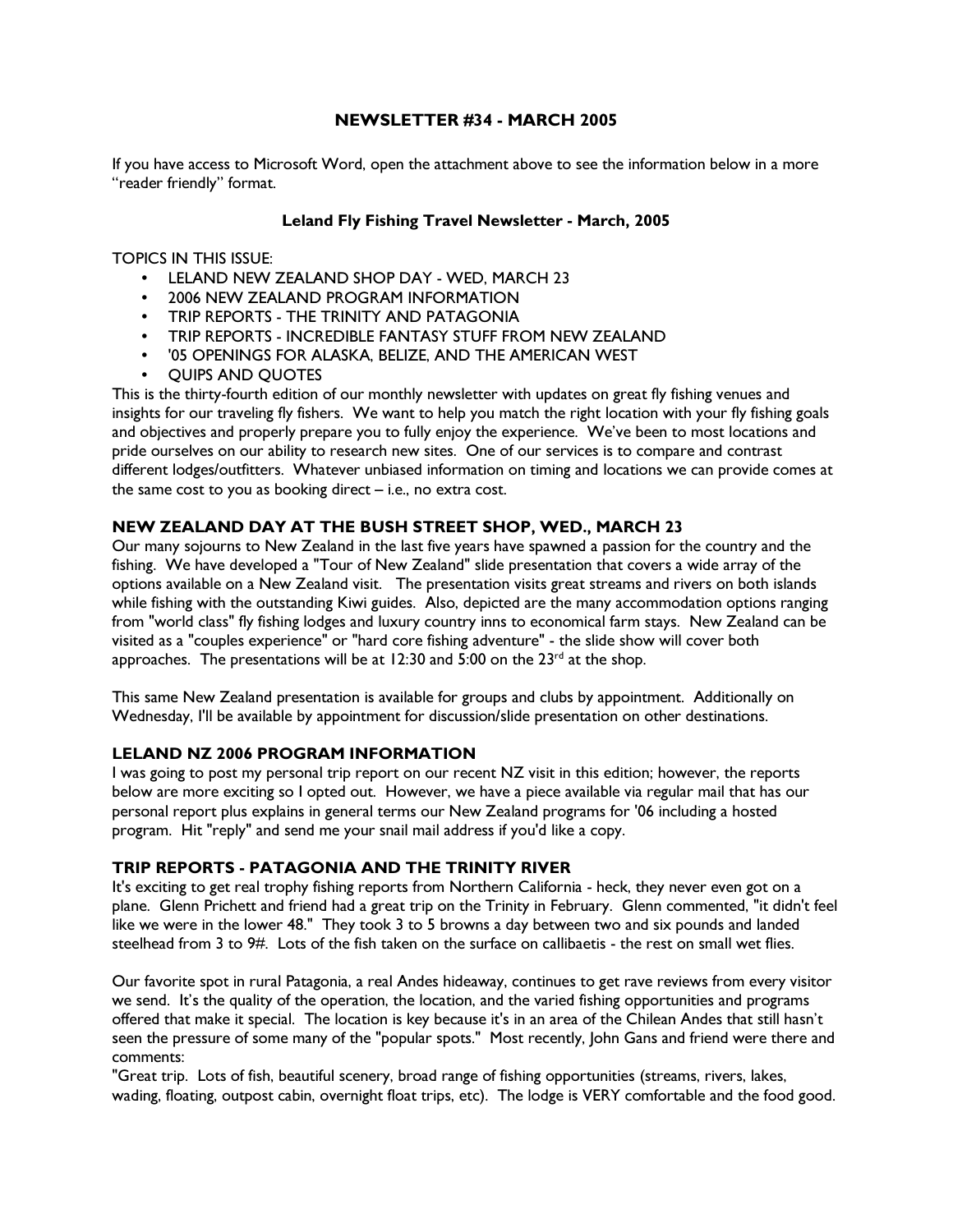The owner is cutting no corners. When talking to other fishermen at the airport on the way home who had fished the region from another lodge, we found we had 4X as many fish as they did. Thanks for the recommendation. We had a great time." Note: John's greatest prize was a 26 inch brown taken on a dry fly during an overnight float trip in the Andes.

# TRIP REPORTS - FANTASY STUFF FROM NEW ZEALAND

Some of the numbers stated below will seem hard to believe, even for New Zealand, especially when you consider these fish were all taken stalking and sight-casting to individual fish. However, given the character of the "reporters" and the fact that I also heard from the lodge manager in New Zealand (who was equally astonished by the numbers), there is no doubt of the accuracy.

We have two different kinds of reports in this NZ section. The first is from Rich and Janette Hosley who were on a "couples itinerary" mixing the sights and joys of both islands of NZ with its fabulous sight-fishing. The second is from a couple of young fly fishers who were on a "fish til you drop" schedule.

On the "couples itinerary" -

"Our trip to New Zealand was the finest thing we have done. With book-end lodges, Poronui Ranch and Blanket Bay; quality hand-picked guides; big, strong, heavy-shouldered fish; world-class river valleys and mountain peaks; and the delightful Kiwi people, it couldn't have been better. The fishing highlights were a 9# brown and one day where we netted seven fish - 8# brown, 7# rainbow, three 6#, and nothing smaller than 5#. Seventy five percent of the fish taken on dry flies. Thank you."

## RECORD SETTING NUMBERS:

Chris Moon and David Tuvlin's report is from a "hard-core" fly fishing adventure- if you can call it "hard core" at one of NZ's finest fly fishing lodges. Chris and David combined two stays over eight days fishing, using as headquarters Lake Rotoroa Lodge and a farm stay with our favorite independent Kiwi guide. I've been monitoring results carefully from all our NZ travelers over the last four years, and I've never heard of results like this from anyone, anywhere. This is what you call hitting it "just right" by a couple of outstanding fly casters. Chris and David are now screwed-up for life and will probably never recover. The highlights excerpted from an incredible sight-fishing experience:

From Chris: "Awesome trip - it was truly a memorable experience." Best days:

"…..had over a dozen fish released, all between 4.5 and 5.5 pounds with half on the surface with a red-body humpy."

"……clearly my best day with over 24 fish released between 3.5 and 7 pounds and almost all on the surface with a cicada - didn't count the 1 to 1.5 pounders."

From David: "The takes were spectacular. Those fish don't seem to have a care in the world when their entire head and shoulders come out of the water to slowly engulf a dry. Amazing!" Best days:

"… spectacular setting and amazing fishing - probably the best day for me. Hooked 30 and released 21 between 2 and 6 pounds. 15 or so were on the dry."

"….fishing was incredible from the moment we rigged up til the minute we left. The fish were in all the right places and hungry. Hooked 38 and landed 33. Every fish measured between 3.5 and 5.5 pounds, all taken on nymphs.

Note: David's 33 fish day tied the record for fish released in a day at Lake Rotoroa Lodge. The world famous lodge, built in 1924 and since remodeled, is New Zealand's most traditional fly fishing lodge.

# '05 OPENINGS FOR BELIZE, ALASKA, AND THE AMERICAN WEST

Leland travel programs for '05, such as our salt water fly fishing school in Belize and Dean and Babine River steelhead weeks are full, however, there are many great opportunities still available for this summer.

For families and couples, the American West has many varied and interesting options to meet different goals and objectives. From great fly fishing lodge experiences to destinations combining family oriented outdoor activities, golf, and fly fishing, there are many spots with space still available.